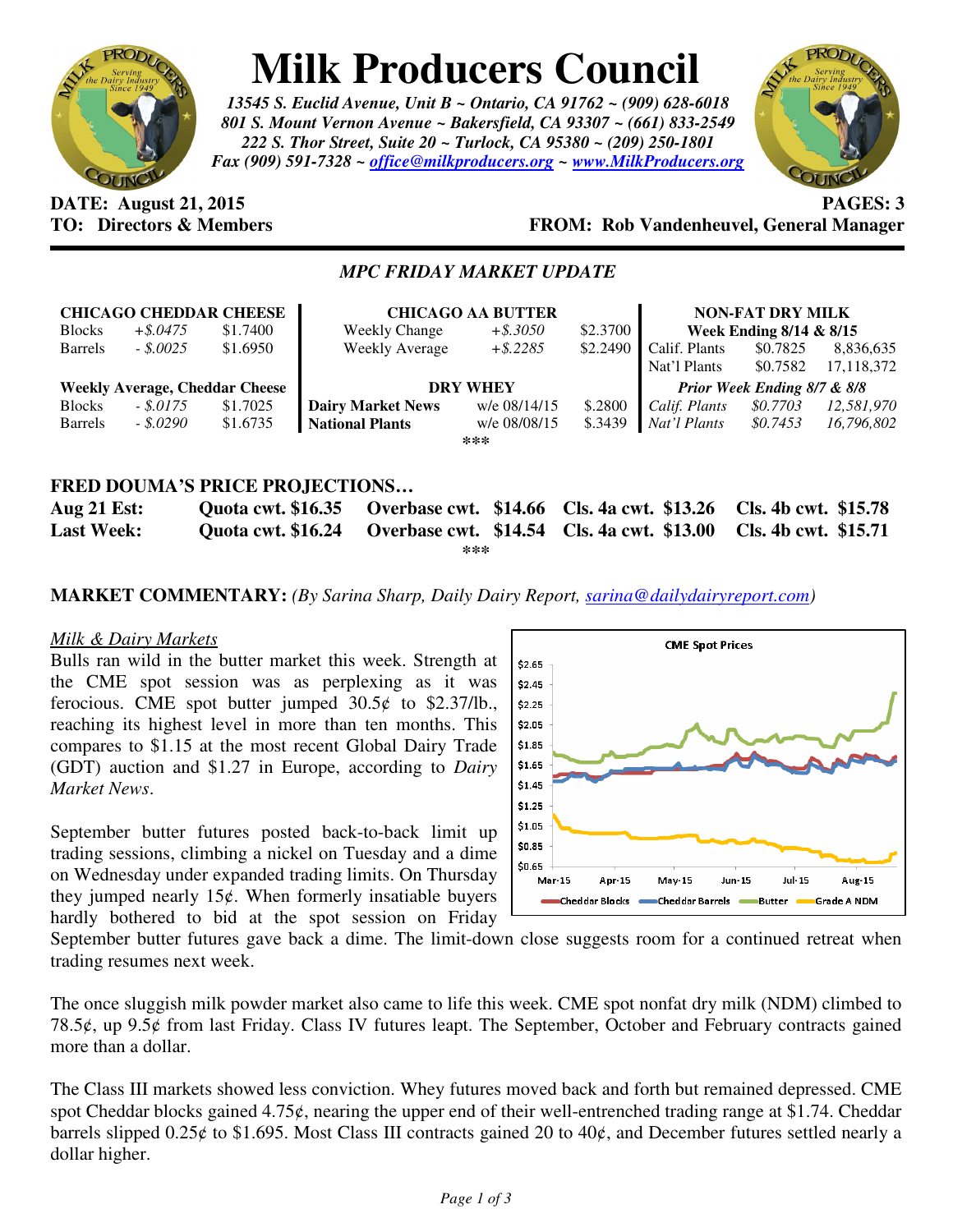Last week Fonterra forecast a 2% drop in milk collections in New Zealand for the 2015-16 season. In keeping with that outlook and its intentions to shift to more value-added products, the cooperative offered reduced volumes at the GDT on Tuesday. As expected, prices jumped. The tradeweighted index surged 14.8%, breaking a five-month losing streak. All products except buttermilk moved higher. Anhydrous milkfat (AMF) shot up 26.6% from the last event, and whole milk powder (WMP) gained 19.1%. Strength at the GDT helped to ignite the U.S. milk powder markets, although, like everything else, they faded as the week drew to a close.



While prices have perked up in New Zealand, they continue to erode in Europe and strength may be fleeting in the U.S. as well. This week USDA hit the dairy markets with a one-two punch. The first blow came Wednesday, via the Milk Production report. National milk output reached 17.65 billion pounds in July, up 1.2% from record



high levels last year. USDA also revised upward its estimate of June milk production, putting it 0.9% higher than year-ago levels, rather than 0.7% as initially reported. Both figures were larger than expected.

USDA also revised its assessment of the June dairy herd upward by 4,000 head and estimated the July herd at 9.322 million head, up 1,000 head from June and 54,000 head greater than last year. Once again, state-level data showed a stark contrast in regional production. While output slipped 4.2% in New Mexico, 3.3% in

California, 2.3% in Oregon and 1.2% in Texas, milk gushed east of the Rockies. Dairy producers are clearly expanding in South Dakota, where production jumped 12.3%. Output rose 6.3% in Michigan, 5.3% in Wisconsin and 4.2% in Minnesota.

USDA's second jab landed Friday after the markets were closed. The Cold Storage report showed July 31 cheese stocks at 1.162 billion pounds, the highest level in almost three decades. Cheese inventories grew 1.8% from June and are 10.2% greater than prior year volumes. Demand has been strong, but it is struggling to keep pace with burgeoning milk supplies in the traditional cheese states.

Butter inventories were also larger than expected. At 254.45 million pounds, they slipped just 1.5 million pounds from June, compared to a five-year average decline of 11.4 million pounds. Stocks are more than 40% higher than they were at